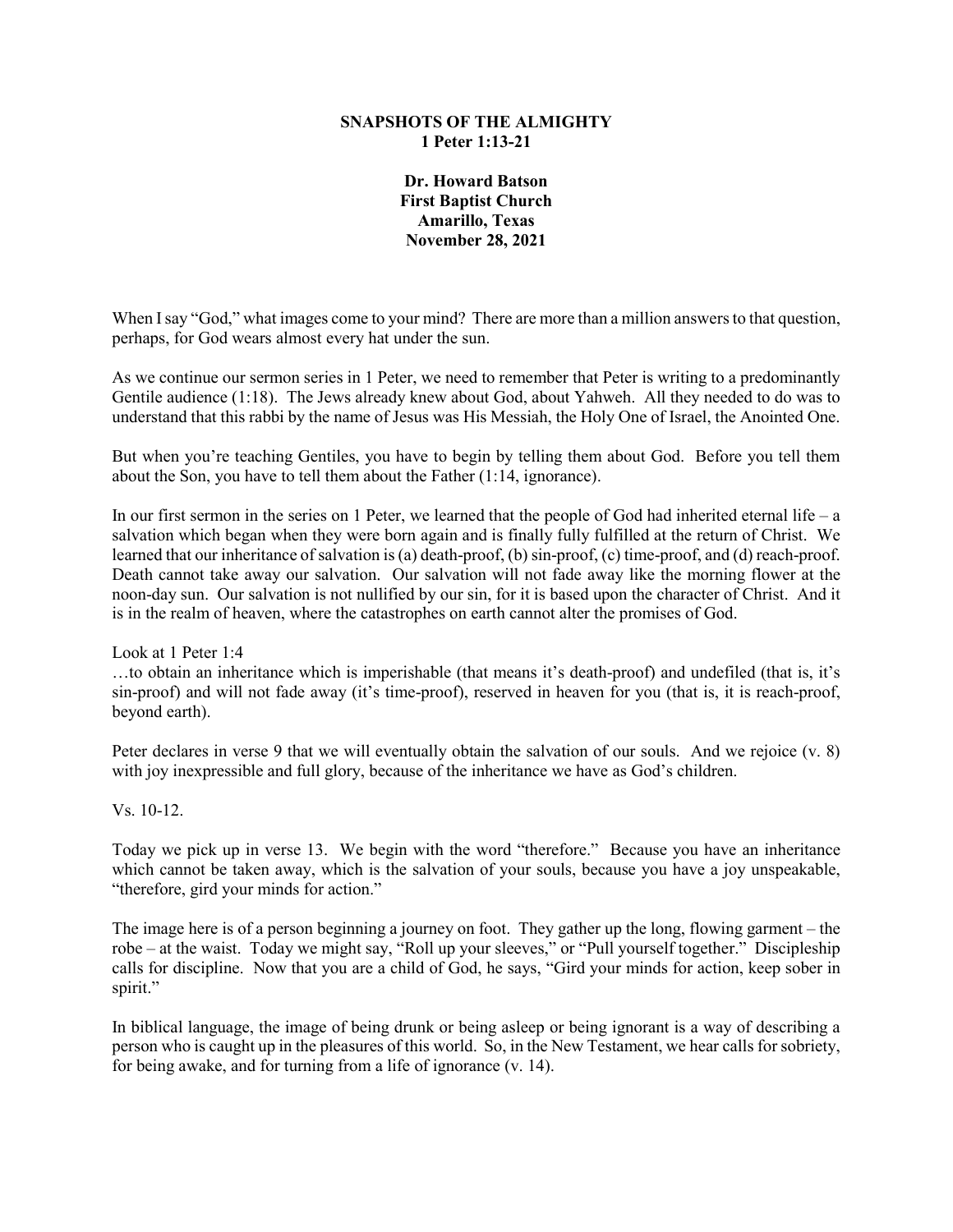Having rolled up their sleeves and being sober in spirit, they are to ground their hope (1:3; 1:13, 21) on the grace of God they will receive at the second coming of Christ. He's already told them (1 Peter 1:3), that "the mercy we've received has caused us to be born again to a living hope through the resurrection of Jesus Christ from the dead." Their hope extends beyond His resurrection to His glorious return.

This first Sunday of Advent is the Sunday of "Hope." Three times in this first chapter of 1 Peter, a book written for those in the midst of trials and tribulations, suffering and uncertainty, is the word "hope." The persecuted readers of 1 Peter needed hope.

But you can't discover hope until you've at least glimpsed despair. Look at 1:6. They had been "distressed by various trials." Hope is not something to be trivialized.

Hope brings the future into the present. Hope looks at the end and says, "The end is more important than the now, so I can make it through the now."

Advent hope is eschatological. It is based upon both the first coming of the Christ and the second. Look at verse 13. "Hope completely on the grace to be brought to you at the revelation of Jesus Christ."

Wherever we're going, however far away it seems, or how impossible it is to get there, Jesus is coming to meet us. The future is coming to the now – both with the Bethlehem birth and then at the ultimate return of the cosmic Christ.

You see, the reality of scripture is that no one ever gets to finish his own story.

Culture, the changes we constantly face mean our story never comes to a place of completeness. Jesus will come and meet us before we are finished.

The coming of the Christ reminds us of a childhood backyard game of bygone days. "Ready or not, here I come," Christ declares at Christmas.

Nothing bad lasts forever. It may last a long time, even a lifetime. But it doesn't go into eternity. The present is limited. Pain has parameters. The future is eternal. The present is flawed; the future is beyond bounds for those who call Jesus "Lord." The future is bigger than the present.

Yes, it is possible to say, "I wonder if this illness will ever end." It's also possible to say, without being trite or superficial, "I know it will end. It may last for the rest of my life, but it won't last forever." Everything that is incomplete or unfulfilled in your life, Christ will meet and transform and gather into the kingdom. Nothing is beyond redemption. That is Advent Hope.

The Gentile believers facing persecution were called upon to face it with hope based in the resurrection and return of the Christ.

In verse 14, he calls them children. And in a moment, he's going to tell us about the Father.

As children, they are to live in accordance with the commands of their father. They are not to be conformed to their former desires – desires which they had in ignorance. Rather, they are to be holy (verse 15), like the Holy One, because it is written (verse 16), "You shall be holy, for I am holy."

The "Holy One" is a well-known designation for God in scripture (Hosea 11:9; Habakkuk 1:12; Mark 1:24; 1 John 2:20). In fact, Isaiah's most favorite designation was to call God "the Holy One of Israel"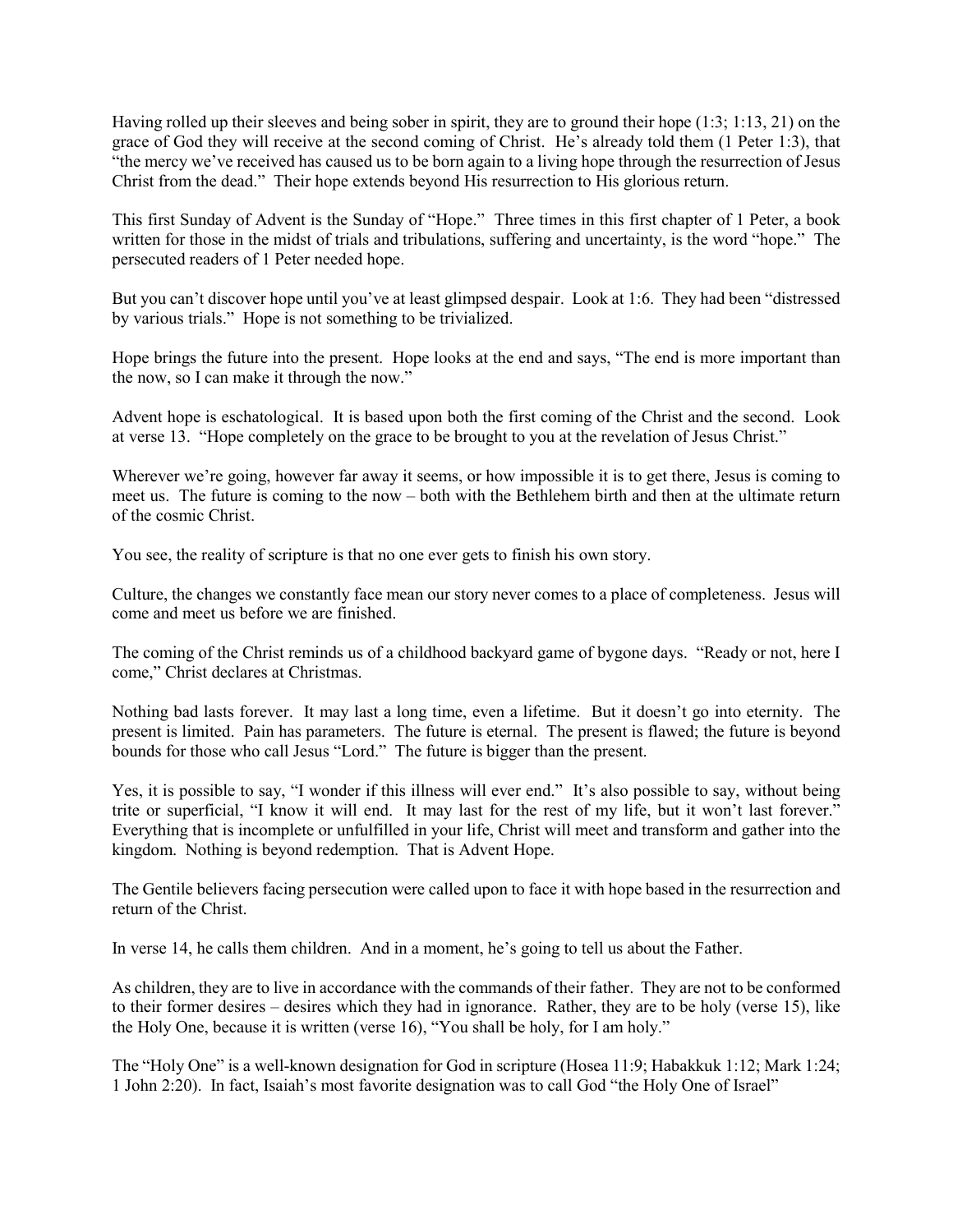The words "to be holy because I am holy" occur three times in Leviticus – in 11:24, in 19:2, and in 20:26.

Peter then begins to paint a picture of God to these Gentile believers who are pressing their faces against the glass, looking for hope. Of course, he can't say everything he knows about God, for to say one is going to teach about God is to say one is going to explore the bottomless ocean or the limitless cosmos. So he limits himself on this occasion and in this passage to three very powerful images of God.

## **I. The first image we have is that of Father.**

"And if you address as Father…." We're so familiar with calling God "Father" that we've missed the power of the image. Sometimes in the Old Testament, God is called "Father," although infrequently (Psalm 89:26; Isaiah 63:16; 64:8). But Jesus, as the Son of God, initiated a new way to address God by calling Him "Father" and teaching His followers to do the same.

In Matthew 6, in Jesus' most famous sermon, the Sermon on the Mount, in verse 9 He teaches His disciples to pray this way: "Our Father – that is our Abba – who art in heaven. Holy (or hallowed) be Thy name."

It seems so assuming to call the creator of the heavens and the earth "Father." But because of the command of Christ, the children of God now can look to the creator of all that exists and say, "My Father, who is in heaven."

Not only Jesus, but Paul taught that calling God "Father" was one of the most extraordinary benefits of the Christian life. In Romans 8:15-16, he writes that we have been adopted as the sons of God and we can cry out, "Abba! Father." Because we have the presence of God's Spirit, we can actually say to God, "You are my Father," – my Abba in Aramaic.

It is a remarkable thing, then and now, that we can call God our Father. But don't make the mistake of over-familiarity with God. Just because we're family with God, His children, it doesn't mean that we should be assumingly familiar with the Father. Always we should have a sense of reverence with that name "Father" – a sense of respect and a sense of obedience as children to God our Father.

I grew up with a wonderful demonstration of what it meant to honor one's father. I watched both my father and my mother show tremendous respect to their fathers. Even as my parents were senior adults themselves, grandparents themselves, I heard each of my parents address his or her father with great respect. I can hear my daddy saying to my grandfather, "Yes sir. Yes sir" – even as my own father was in his late 50s. I can hear my mother say "Yes sir" to my Papa Howard, from whom I bear my name. It didn't matter how old or wise my parents were, they still had a relationship that showed respect to and deference to their father.

The book, *To Kill A Mockingbird*, by Harper Lee, has been in print for over a half-century. There is a moving scene in the movie version that brings tears every time I see it.

The book is about relationships. There is a widowed father, Atticus, who has two children, Jean Louise and Jem. Jem is the older brother and Jean Louise is the younger sister. The setting is Maycomb, Alabama. The time is the Great Depression. Atticus, the father, is a prominent lawyer who is asked to take a case for the state in which he defends an African-American, Tom Robinson. Tom has been accused of attacking a woman, which he did not do. Atticus's children find themselves in scuffles on the playground because their father has taken the side of the African-American. When the case finally goes to trial, the whole community shows up because nothing any bigger had ever happened in Maycomb County.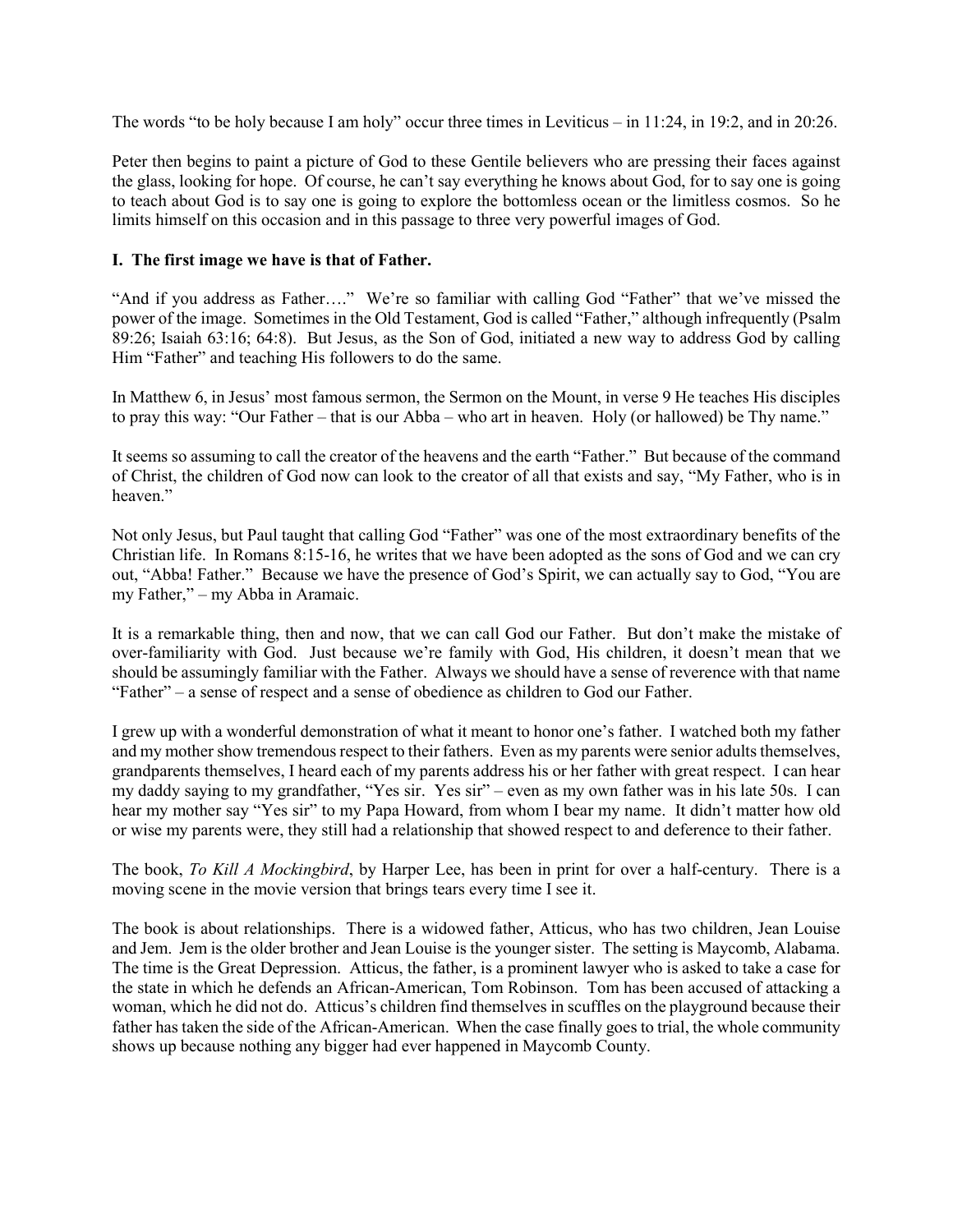Atticus has a carefully planned defense, and by the end he shows, beyond any question, that Tom Robinson had not attacked Mayella Ewell. Despite his perfect presiding in the defense, the jury had their mind made up before the case began and they give the verdict of "guilty as charged."

Atticus packs up his papers, already planning for an appeal – trying to be upbeat with Tom. But also, himself, disappointed, Atticus packs up his papers, turns and begins to walk from the courtroom.

His own children, Jean Louise and Jem have been watching the trial from the balcony, because there was no room on the floor below. The balcony was the place where African-Americans were relegated to watch the trial. They couldn't mingle with the white folk below.

The balcony is packed with African-Americans pulling for Atticus and for the defense of Tom Robinson. They've just heard the guilty verdict like everyone else and are stunned in disbelief. But they know that Atticus has given his all, has risked his own reputation, and has stood with them in the face of prejudice and partiality.

In this powerful scene, as Atticus begins to leave the courtroom, the African-Americans stand up in his honor, for the brave fight he has fought for Tom Robinson's defense. One by one in the movie, you watch the folk in the balcony stand up in reverence and awe of the fine job Atticus has done for Tom Robinson.

As he walks from the front of the courtroom to the rear exit, all are standing in the balcony – standing for this defeated man. The black minister says to the lone person still seated in the balcony, the one person not showing respect – Atticus's young daughter, Jean Louise – "Miss Jean Louise, stand up. Miss Jean Louise, stand up. Your father is passing."

"Jean Louise, stand up. Your father's passing."

If that can be said for a mere mortal man to his child, his daughter, how much more will be said to us, the children of God. "Stand up. Your Father is passing – God the Father." Reverence.

In fact, Peter's next image of God calls us away from that familiarity to a point of fear.

1 Peter 1:17

And if you address as Father the One who impartially judges according to each man's work, conduct yourselves in fear during the time of your stay upon earth.

## **II. The next image of God, after Father, is the image of Judge.**

It may seem strange to us to put together the image of the Father, which seems so warm, with the image of judge, which can seem so cold. But judgment from God is not a contradiction of His fatherly love but, rather, a function of His love. What kind of father would place no moral demands upon his children? So just in case the word "Abba" sounded a bit soft and permissive, Peter is saying to the newly baptized believers, the Gentile converts, "You have to remember that though He is your Father, He will judge impartially based upon your works" (see Acts 10:34; Romans 2:11).

The fact that God judges according to our works is good news to anyone worried that God is going to have a double standard. In fact, the language here is "God does not look at the face." It's the image of 1 Samuel 16, when we're told that God chooses a king not based upon the face but, rather, based upon the heart.

But the fact that God is an impartial judge is also discomforting to those who somehow thought they were insiders and would be measured by a different standard. Though our salvation is never in question, as he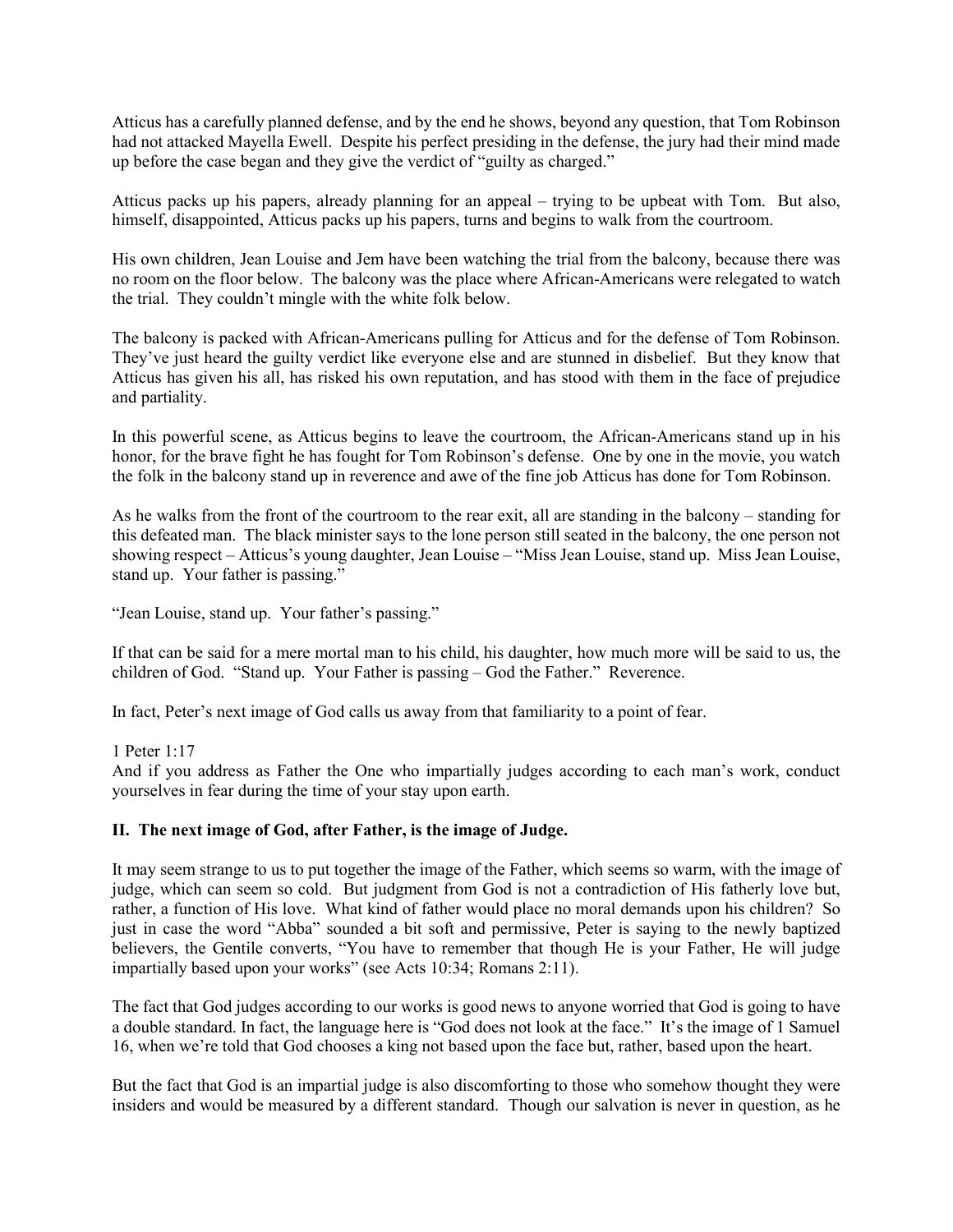has already told us in verse 7, we are, indeed, judged by our works. And our rewards will be based upon what we have done with our inheritance of salvation. We'll be with God in heaven, for our salvation is based upon Him and not upon us. But what will be our reward?

Because he says He will judge each of us, we see how individual God's evaluation is going to be. It's a solemn reality that God will judge each one of us in our works. The faithful or unfaithful work of the saints will make a difference both here and in the hereafter.

# **III. The third image of God is that of Redeemer.**

## 1 Peter 1:18-21

…knowing that you were not redeemed with perishable things like silver or gold from your futile way of life inherited from your forefathers, but with precious blood, as of a lamb unblemished and spotless, the blood of Christ. For He was foreknown before the foundation of the world, but has appeared in these last times for the sake of you who through Him are believers in God, who raised Him from the dead and gave Him glory, so that your faith and hope are in God.

I like the past tense here. "You were redeemed already." It means our salvation is not in question. Our redemption is fully accomplished by the death of Jesus on the cross. How are we redeemed? Not by gold or silver. Rather, by the precious blood of the Lamb.

The idea of redeemed plays upon the idea of paying a ransom – liking paying for the freedom of a prisoner of war, paying the ransom. Paying for the freedom of a slave. Paying the price. When God delivered the Israelites from their Egyptian bondage, from their slavery, it is spoken of as redemption (Exodus 6:6; 15:13). And God is spoken of as their redeemer (Psalm 78:35).

The ransom involved Christ's sacrificial suffering and death as it satisfied God's holiness and righteous governing of the cosmos. Because Jesus substituted Himself for the sinner, God can be both just – that is a just judge, and the justifier – the one who says "welcome" to us into His kingdom because we have faith in Jesus.

When John the Baptist saw Jesus coming in the very first chapter of John, he said, "Behold the Lamb of God who takes away the sin of the earth." A Lamb, without blemish or spot, sacrificed once and for all on my behalf and your behalf.

His death was no accident (verse 20). It was the foreknown plan of God. The men – the Romans and the Jews – thought they were in control, but they were not. God was absolutely in control of it all. The Christ has appeared in these last times on our behalf, and God raised Him from the dead (verse 21) so that we can have our faith and our hope in God.

When you think about God, think about God as loving Abba, loving Father. Think about God as an impartial Judge who doesn't judge according to the face but, rather, the heart, according to the deeds done by the heart.

And think about God as Redeemer – the one who sent His only Son to die on the cross in our place that He could be both just, as His nature demands, and yet call us into His kingdom.

Father. Judge. Redeemer.

A God who allows us to have hope in the death and the resurrection and the return of Christ Jesus our Lord.